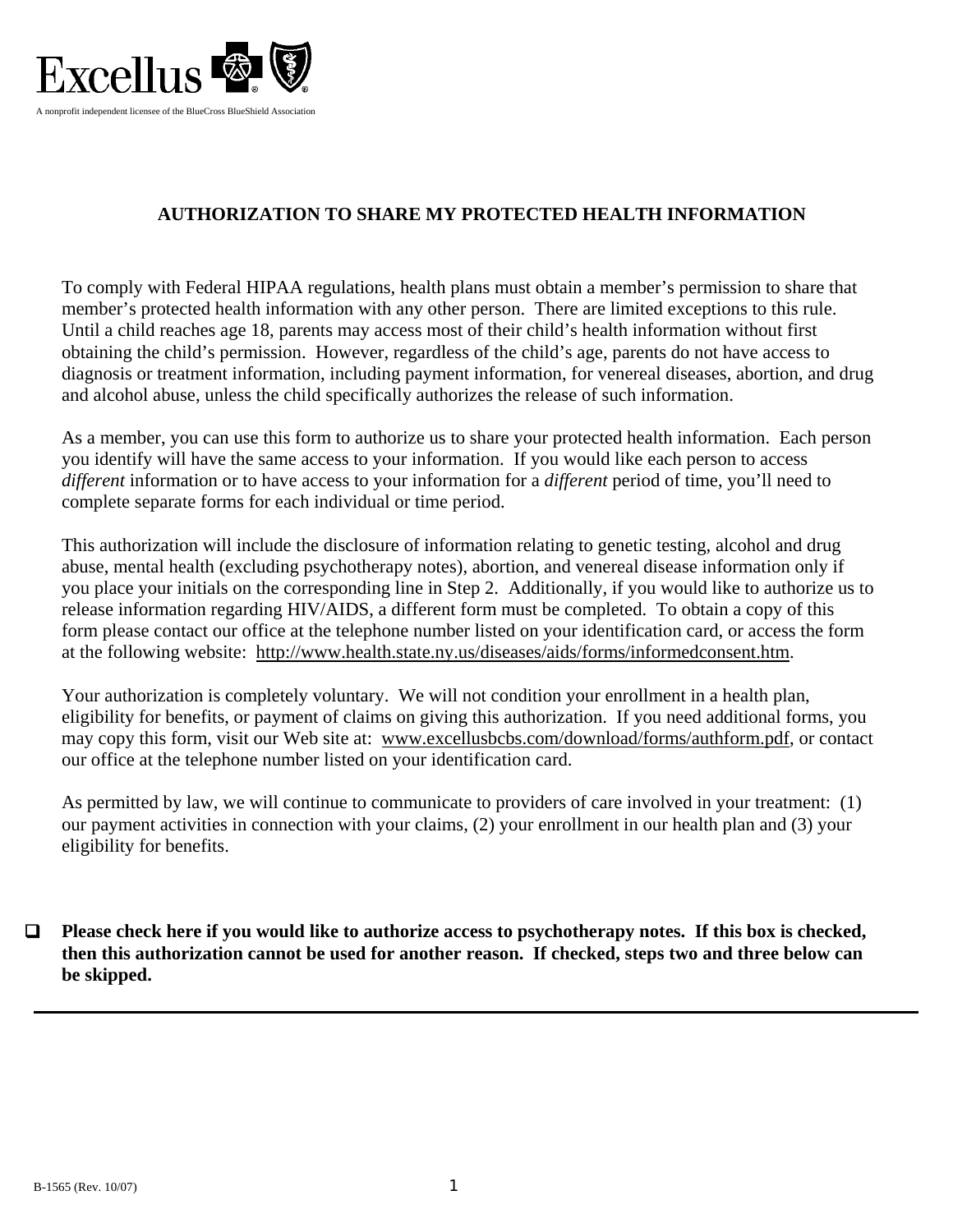**Please be sure to complete all of the following steps.**

**Step 1: Member to whom this authorization applies.** *Please use one form per member.*

|        |        |                                                                                                                                                                                             |                                                           | Name:                                                                                                                                                                             |  |
|--------|--------|---------------------------------------------------------------------------------------------------------------------------------------------------------------------------------------------|-----------------------------------------------------------|-----------------------------------------------------------------------------------------------------------------------------------------------------------------------------------|--|
|        |        |                                                                                                                                                                                             |                                                           |                                                                                                                                                                                   |  |
|        |        |                                                                                                                                                                                             |                                                           |                                                                                                                                                                                   |  |
|        |        |                                                                                                                                                                                             |                                                           |                                                                                                                                                                                   |  |
|        |        | <b>Step 2: Reasons to share your information.</b> So Excellus Health Plan, Inc. can:                                                                                                        |                                                           |                                                                                                                                                                                   |  |
| $\Box$ | below. | Respond to all requests for confidential information about me made by the individual(s) or organization(s) I list                                                                           |                                                           |                                                                                                                                                                                   |  |
| $\Box$ |        | that apply):                                                                                                                                                                                |                                                           | I choose to include information regarding the following conditions in this authorization (please initial next to all                                                              |  |
|        |        | _______ Genetic testing                                                                                                                                                                     |                                                           | ______ Abortion                                                                                                                                                                   |  |
|        |        | ________ Alcohol or substance abuse                                                                                                                                                         |                                                           | Venereal diseases                                                                                                                                                                 |  |
|        |        | Mental health                                                                                                                                                                               |                                                           |                                                                                                                                                                                   |  |
|        |        |                                                                                                                                                                                             | The New York State-approved consent form can be found at: | (Please note: You must complete a separate form to authorize release of information related to HIV/AIDS.<br>http://www.health.state.ny.us/diseases/aids/forms/informedconsent.htm |  |
| $\Box$ |        | Respond to requests for only the following specific information (such as claims submitted by a specific provider<br>or information related to one of the protected diagnosis listed above): |                                                           |                                                                                                                                                                                   |  |
|        |        |                                                                                                                                                                                             |                                                           |                                                                                                                                                                                   |  |
| $\Box$ |        | Respond to inquiries related to a specific date of service:                                                                                                                                 |                                                           |                                                                                                                                                                                   |  |
|        |        |                                                                                                                                                                                             |                                                           |                                                                                                                                                                                   |  |
|        |        | us to disclose. Check all that apply:                                                                                                                                                       |                                                           | <b>Step 3: Specific information you'd like us to share:</b> Please list the specific protected health information you wish                                                        |  |
|        | ❏      | My claim information (e.g. status, type of service, diagnosis, provider, dates of service, etc.)                                                                                            |                                                           |                                                                                                                                                                                   |  |
|        |        | birth, etc.)                                                                                                                                                                                |                                                           | $\Box$ My membership information (e.g. coverage information, enrollment dates, eligibility, address, dates of                                                                     |  |
|        | $\Box$ | My benefit information (e.g. benefits available, benefits used, contract limits, etc.)                                                                                                      |                                                           |                                                                                                                                                                                   |  |
|        |        | My medical records (e.g. physician or hospital records, case management, etc.)                                                                                                              |                                                           |                                                                                                                                                                                   |  |
|        | $\Box$ |                                                                                                                                                                                             |                                                           |                                                                                                                                                                                   |  |
|        | $\Box$ |                                                                                                                                                                                             |                                                           |                                                                                                                                                                                   |  |

*to share information with more than one person, the information to be disclosed and the expiration date must be the same for each person.*

## **Name/Organization** Address

 $\overline{a}$ 

 $\overline{a}$